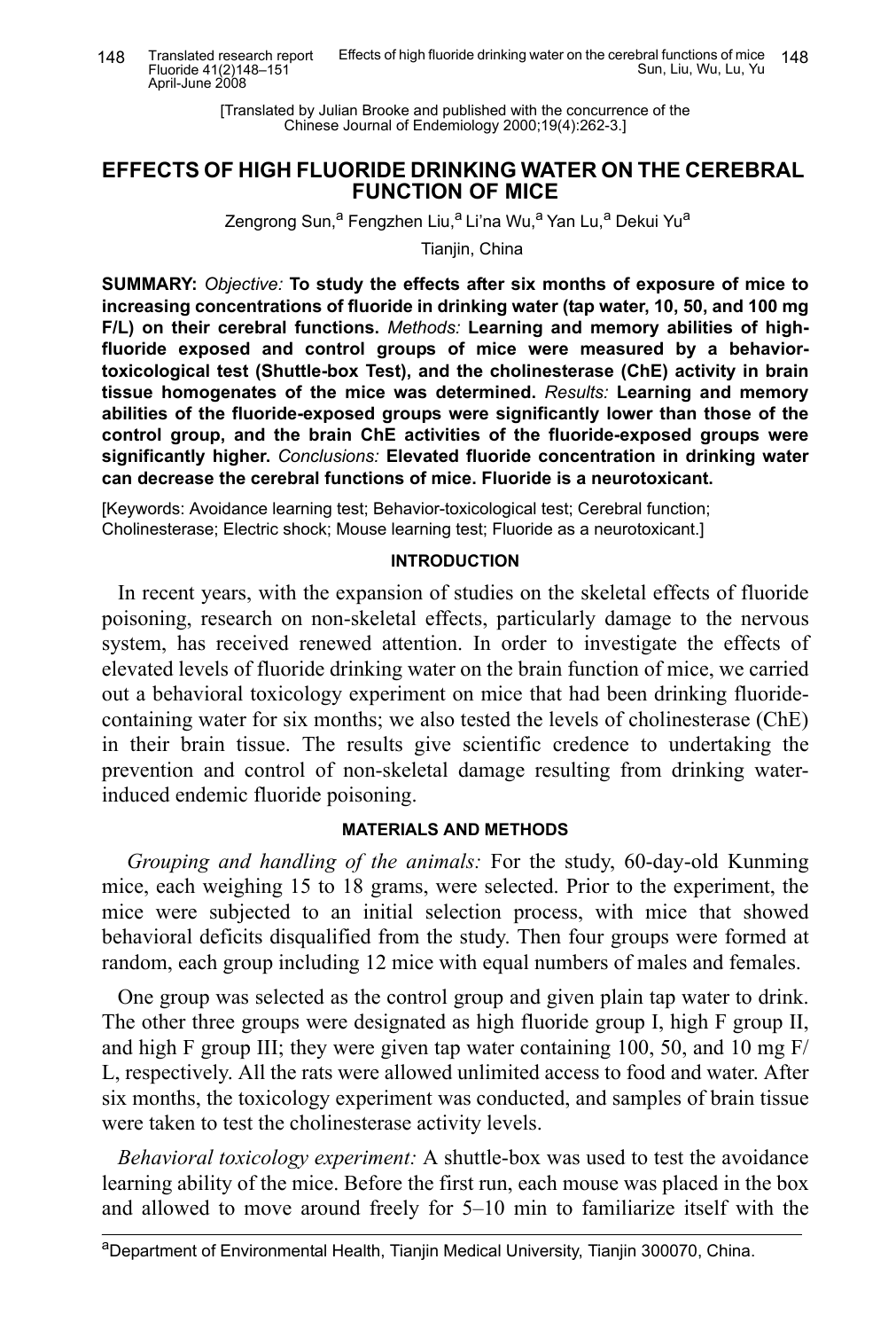environment. Then the mouse was exposed to a conditional stimulus (a light) for 3 seconds in whichever room it happened to be in. If the mouse did not run to the adjoining room within the time limit, an unconditional stimulus was applied (an electric shock) concurrently with the existing stimulus and increased until the mouse ran into the next room, at which point both stimuli ceased. This was repeated 30 seconds later. If the mouse ran into the adjoining room while exposed to the conditional stimulus, then that was counted as a conditioned reflex, whereas the same action after the unconditional stimulus was introduced was deemed an unconditioned reflex. Each mouse was subjected to 30 runs per day for a total of 5 days (150 runs altogether). The above training method was carried out with an automated CTC shuttle-box conditioned reflex tester, and the results recorded.<sup>1</sup>

*<i>Indices for the behavioral toxicology:* 

*(i) Strengthened Conditioning Run Number (SCRN)*: This term gives the run number where the first case of three consecutive conditioned reflexes occurred, used here as an indicator of the avoidance learning ability of the mice.

*(ii) Conditioned Reflex Rate (CR%)*: This figure is the percentage of conditioned reflexes occurring in each daily session (1-30, 31-60, 61-90, 91-120, and 121-150).

 $(iii)$  *Total Time*  $(TT)$ : the total amount of time required to complete all 150 of the runs, in seconds.

*(iv) Conditioned Lag*  $(CL)$ *:* This is the amount of time, in seconds, between the appearance of the conditional stimulus and when the mouse passes into the adjoining room, averaged over the 150 runs.

 $(v)$  *Conditioned Reflex (CR)*: This is the number of conditioned reflexes during the 150 trials.

*Determination of the cholinesterase activity in brain tissue:* Cholinesterase activity was determined by the acetylthiocholine and  $5,5'-dithio-bis(2$ nitrobenzoic) acid (DBNB) method. 2

*Statistical methods:* The results of the testing were analyzed using F and t testing.

## $RESULTS$

*Behavioral toxicology experiment:* For each of the high fluoride groups the three avoidance learning indices, SCRN, TT, and CR, showed differences as compared to the control group, and this result was highly significant (the F values were 14.512, 11.515, and 20.403, respectively, p<0.01 in each case). The SCRN and CR were each lower, and the TT longer than the control. In addition, the learning ability decreased with the increasing fluoride in the drinking water. The CL values of each high fluoride group showed no significant difference when compared with the control,  $F = 2.045$ , p $> 0.05$  (Table 1). The CR% of each high fluoride group in each 30-run session was also markedly lower than the control  $(p<0.01, p<0.05)$ .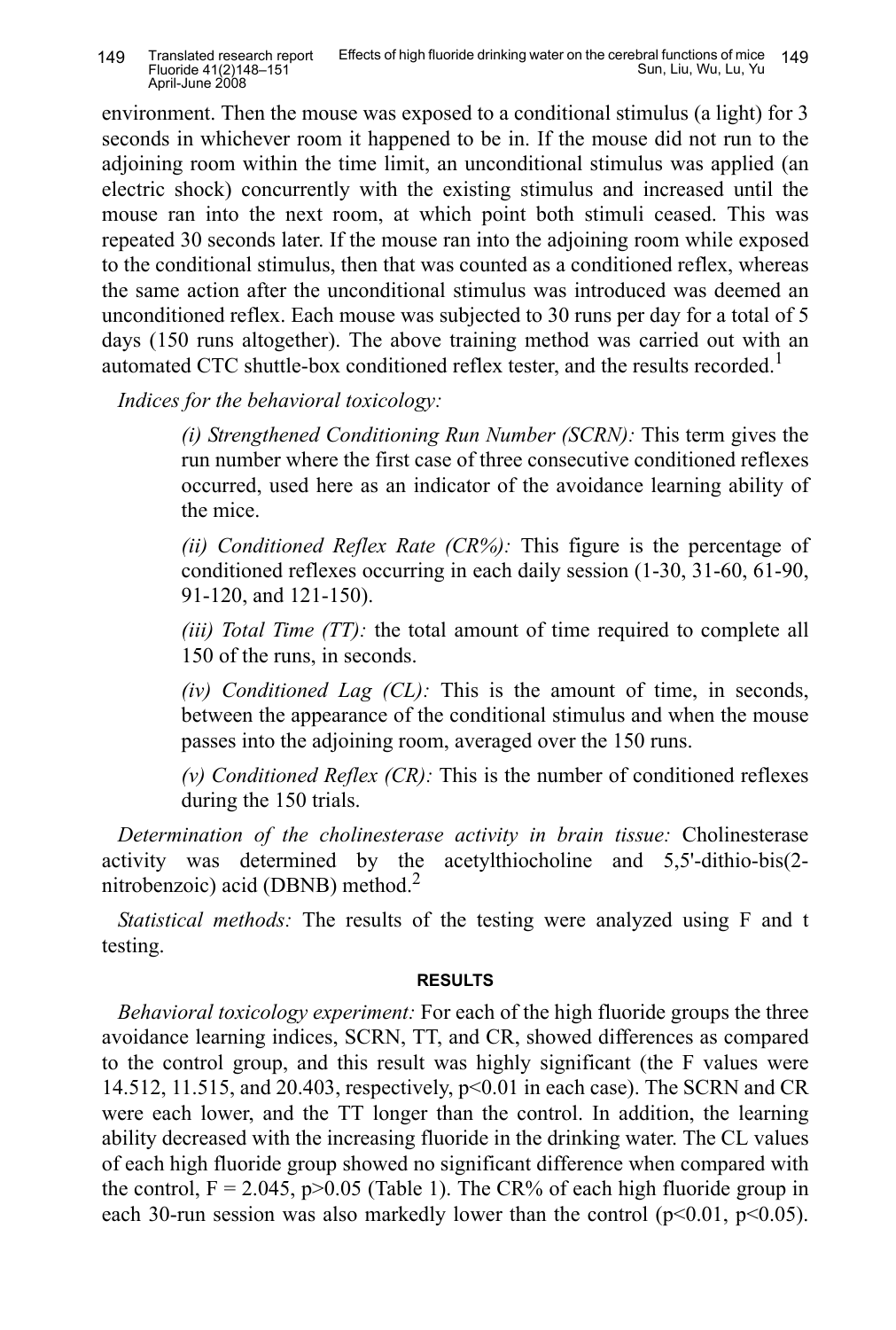The general learning tendency of all four groups was the same, however; each reached a learning plateau between the 90th and the 150th runs (Table 2).

| <b>Table 1.</b> Comparison of conditioned a voidance learning indices (mean±SD) |    |                       |                   |            |                 |  |
|---------------------------------------------------------------------------------|----|-----------------------|-------------------|------------|-----------------|--|
| Group                                                                           | n  | SCRN (Run no.)        | TT(s)             | CR(No.)    | CL(s)           |  |
| Control                                                                         | 12 | $65+27$               | $456.7 + 54.9$    | $56 + 15$  | $1.85 \pm 0.10$ |  |
| HiF $I^a$                                                                       | 12 | $130+22*$             | 558.1±48.4*       | $22+9*$    | $2.03 \pm 0.26$ |  |
| $H$ iF II <sup>b</sup>                                                          | 11 | $119+28*$             | $545.5 + 41.4*$   | $23+13*$   | $1.93 \pm 0.22$ |  |
| $H$ iF III <sup>c</sup>                                                         | 10 | $94+27$ <sup>†‡</sup> | $536.0 \pm 14.4*$ | $33+8^{*}$ | $1.99 + 0.07$   |  |

Table 1. Comparison of conditioned avoidance learning indices (mean±SD)

<sup>a</sup>HiF I = 100 mg F/L; <sup>b</sup>HiF II = 50 mg F/L; <sup>c</sup> HiF III = 10 mg F/L. \*p<0.01 compared with control, <sup>†</sup>p<0.05 compared with control, ‡ p<0.05 as compared with HiF I.

| Group               | n  | No. 1-30     | No. 31-60       | No. 61-90        | No. 91-120                   | No. 121-150             |
|---------------------|----|--------------|-----------------|------------------|------------------------------|-------------------------|
| Control             | 12 | 10 6 + 7 2   | $29.4 \pm 14.8$ | $36.7 \pm 13.7$  | $47.8 \pm 12.9$              | $55.4 \pm 17.6$         |
| HiF $I^a$           | 12 | $1.9 + 3.3*$ | $6.9{\pm}5.8*$  | $15.3 \pm 5.6^*$ | $21.1 \pm 9.0^*$             | $267+126*$              |
| HiF II <sup>b</sup> | 11 | $21+27*$     | $79+79*$        | $14.2 + 11.4*$   | 24 8+13 1*                   | $276+164*$              |
| $HIF$ $IIIc$        | 10 | $3.3+2.2*$   | $9.0 + 3.9*$    | $20.6 + 9.3*$    | $37.7 \pm 10.8$ <sup>†</sup> | $39.3 + 8.4^{\ddagger}$ |

**Table 2.** Comparison of conditioned reflex in different phases (mean±SD)

 $^{\mathrm{a-c}}$ See notes a -c to Table 1. \*p<0.01 compared with control,  $^{\dagger}$ p<0.05 compared with HiF I,

‡ p<0.05 compared with control and also HiF.

*Cholinesterase activity levels in brain tissue:* The ChE activity levels for each of the high fluoride groups demonstrated significant difference as compared to the control (F = 12.668, p<0.01). The ChE activity levels of all three high fluoride groups were markedly higher than in the control  $(p<0.01, p<0.05$ ; see Table 3).

| Table 3. Results of ChE testing (mean±SD) |   |                               |  |  |
|-------------------------------------------|---|-------------------------------|--|--|
| Group                                     | n | Che (U/q)                     |  |  |
| Control                                   | 6 | 220.98±13.30                  |  |  |
| HiF $I^a$                                 | 6 | 293.17±19.93*                 |  |  |
| HiF II <sup>b</sup>                       | 6 | $251.80\pm19.99$ <sup>t</sup> |  |  |
| HIF III <sup>c</sup>                      | հ | 268.00±27.75*                 |  |  |
|                                           |   |                               |  |  |

<sup>a-c</sup>See notes a-c to Table 1. \*p<0.01 compared with control,  $\sigma$ <sub>p</sub><0.05 compared with control.

#### **DISCUSSION**

Active avoidance learning is a basic, easily observable phenomenon among animals. This study made use of a classical physiology experimental technique and shuttle-box equipment to examine the effects of high fluoride drinking water on the avoidance learning ability of mice. The results indicate that high fluoride has a marked effect on learning ability and memory. The various primary indices SCRN, CR, CR%, and TT all showed the fluoride-exposed mice had mental deficits as compared to the controls, with those deficits increasing in severity as the concentration of fluoride in the drinking water increased.

In order to further examine possible mechanisms behind the effects of fluoride on mouse brain function, the activation level of cholinesterase in the brains of the mice were measured, the results showing that the ChE activation or activity level was significantly higher in the fluoride-poisoned mice. There are relatively few